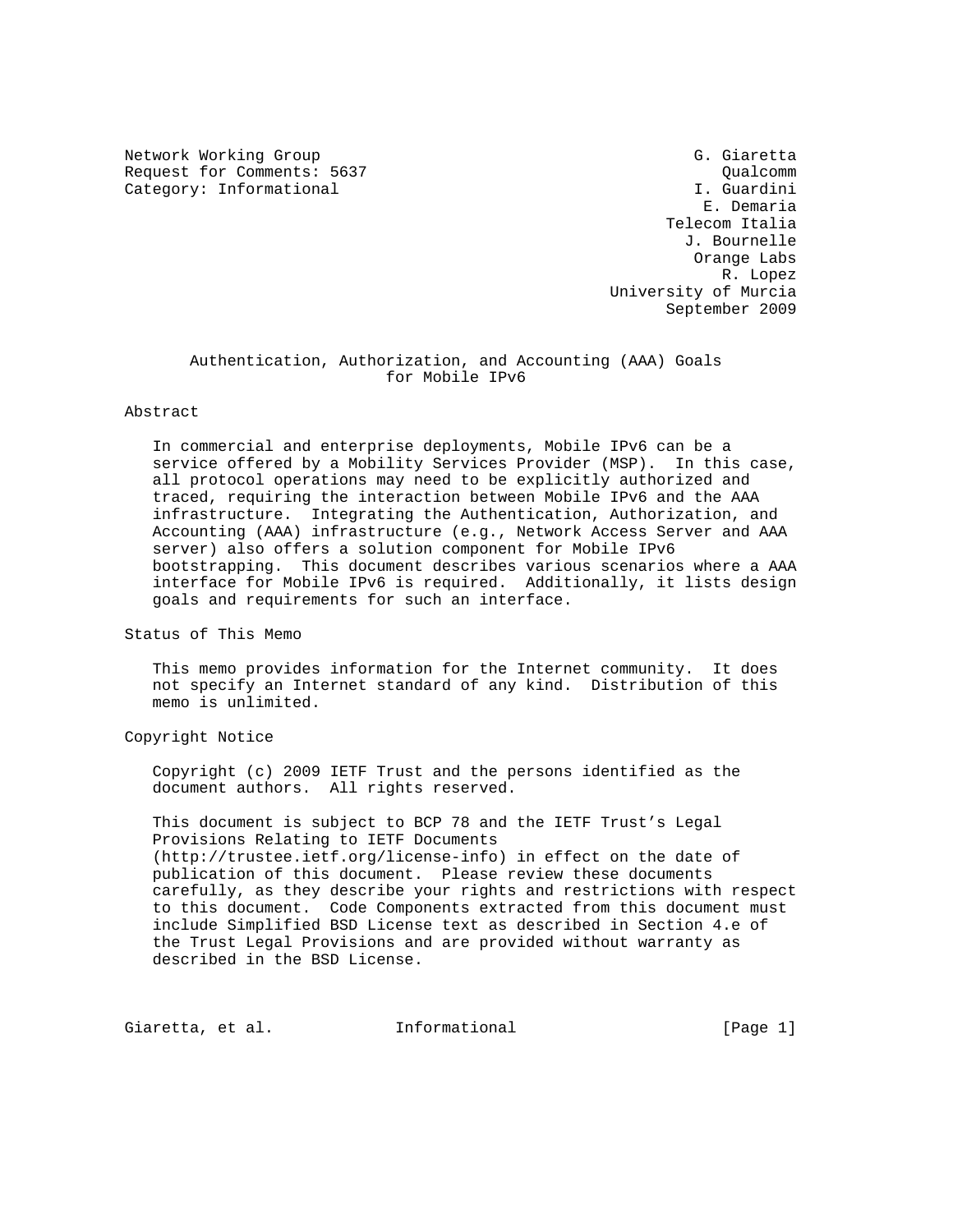This document may contain material from IETF Documents or IETF Contributions published or made publicly available before November 10, 2008. The person(s) controlling the copyright in some of this material may not have granted the IETF Trust the right to allow modifications of such material outside the IETF Standards Process. Without obtaining an adequate license from the person(s) controlling the copyright in such materials, this document may not be modified outside the IETF Standards Process, and derivative works of it may not be created outside the IETF Standards Process, except to format it for publication as an RFC or to translate it into languages other than English.

# Table of Contents

| 5.5. Provisioning of Configuration Parameters 8 |
|-------------------------------------------------|
|                                                 |
|                                                 |
|                                                 |
|                                                 |
|                                                 |
|                                                 |
|                                                 |
| $\mathcal{R}$<br>8.                             |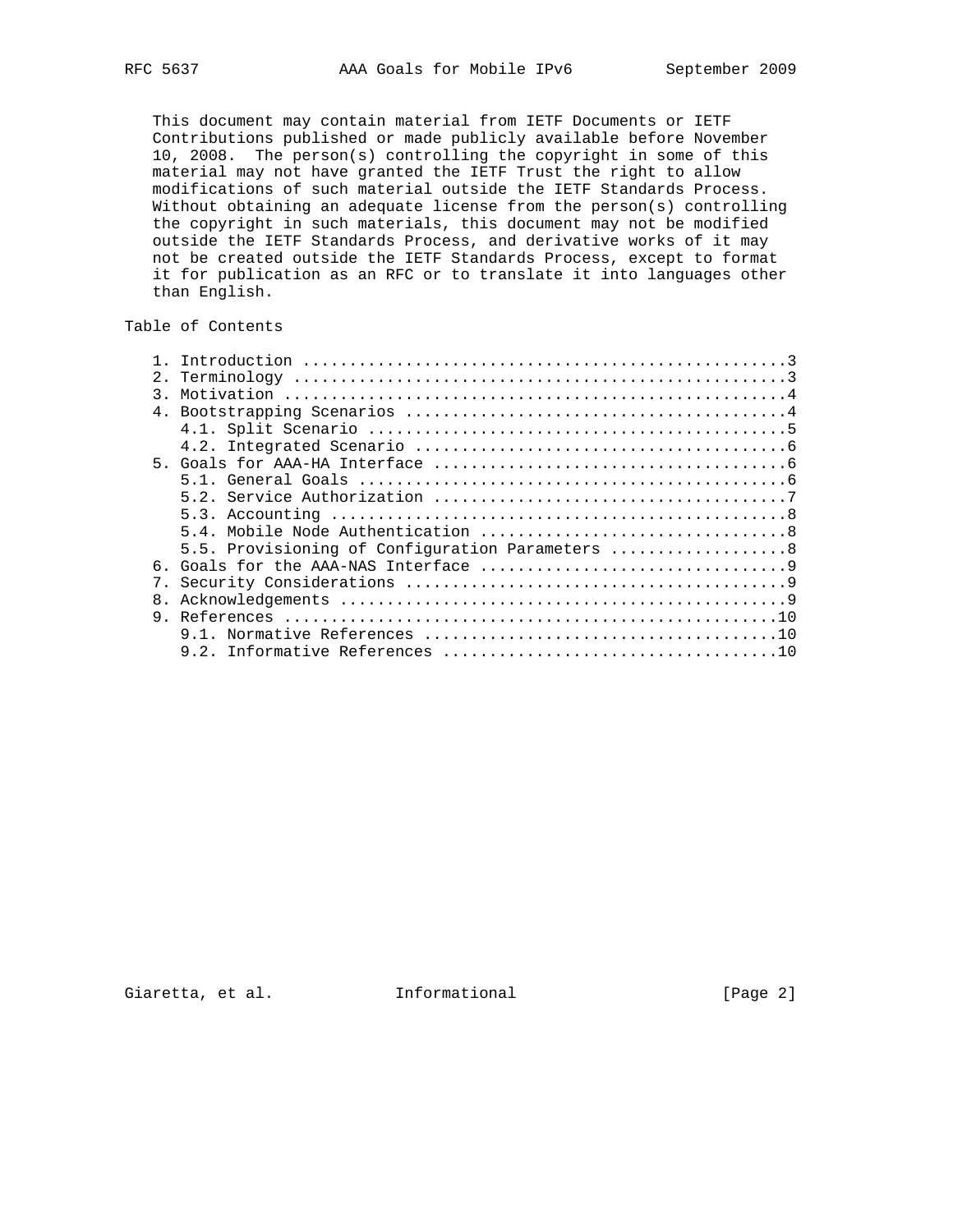# 1. Introduction

 Mobile IPv6 [1] provides the basic IP mobility functionality for IPv6. When Mobile IPv6 is used in tightly managed environments with the use of the AAA (Authentication, Authorization, and Accounting) infrastructure, an interface between Mobile IPv6 and AAA protocols needs to be defined. Also, two scenarios for bootstrapping Mobile IPv6 service [2], i.e., split [3] and integrated [6] scenarios, require the specification of a message exchange between the Home Agent (HA) and AAA infrastructure for authentication and authorization purposes and a message exchange between the AAA server and the NAS in order to provide the visited network with the necessary configuration information (e.g., Home Agent address).

 This document describes various scenarios where a AAA interface is required. Additionally, it lists design goals and requirements for the communication between the HA and the AAA server and between the NAS and the AAA server needed in the split and integrated scenarios. Requirements are listed in case either IPsec or RFC 4285 [4] is used for Mobile IPv6 authentication.

 This document only describes requirements, goals, and scenarios. It does not provide solutions.

 Notice that this document builds on the security model of the AAA infrastructure. As such, the end host/user shares credentials with the home AAA server and the communication between the AAA server and the AAA client may be protected. If the AAA server and the AAA client are not part of the same administrative domain, then some sort of contractual relationship between the involved administrative domains is typically in place in the form of roaming agreements.

## 2. Terminology

 The key words "MUST", "MUST NOT", "REQUIRED", "SHALL", "SHALL NOT", "SHOULD", "SHOULD NOT", "RECOMMENDED", "MAY", and "OPTIONAL" in this document are to be interpreted as described in RFC 2119 [5], with the qualification that, unless otherwise stated, these words apply to the design of the AAA protocol extension, not its implementation or its usage.

The following terms are extracted from [2].

 o Access Service Authorizer (ASA). A network operator that authenticates a Mobile Node and establishes the Mobile Node's authorization to receive Internet service.

Giaretta, et al. 1nformational [Page 3]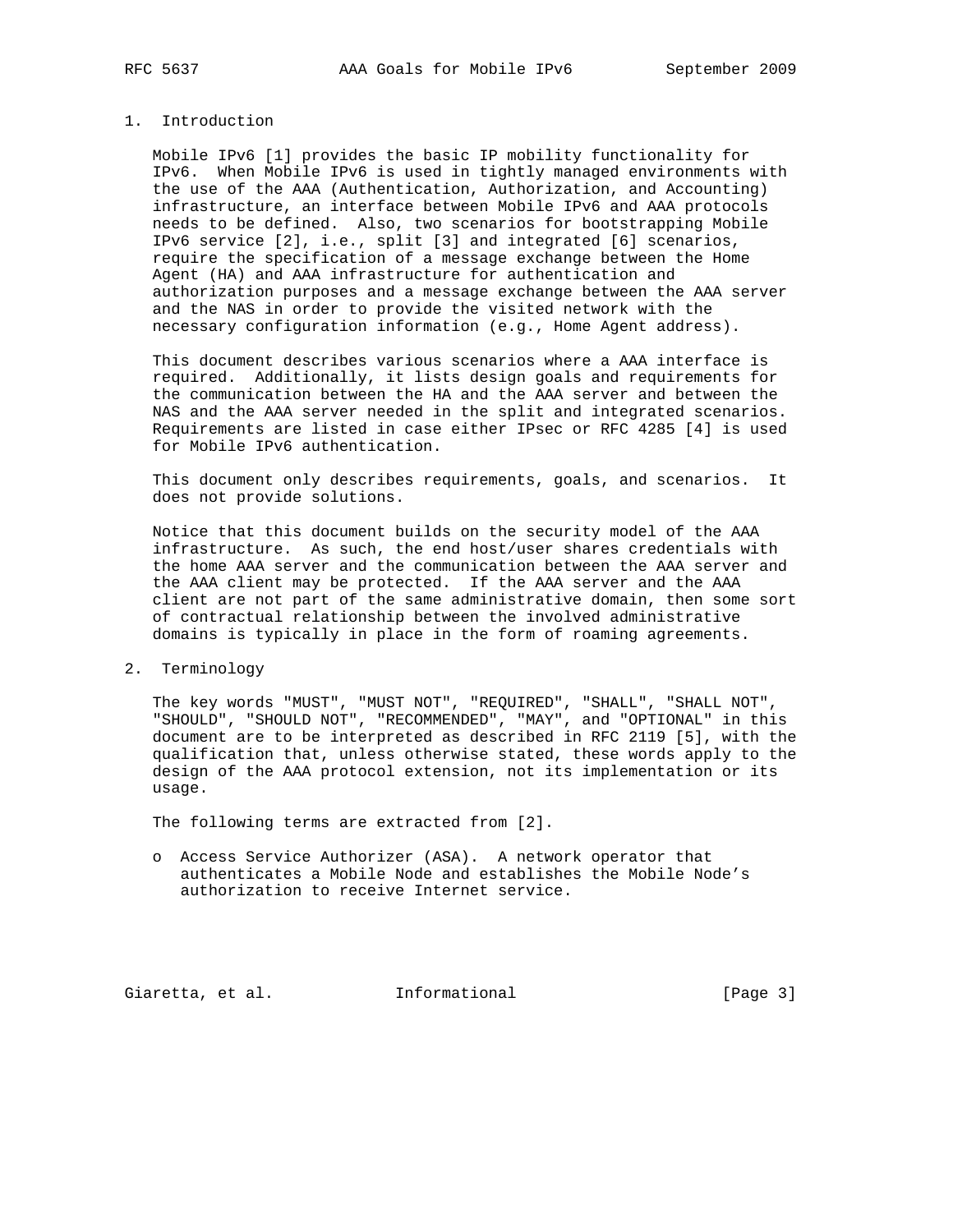- o Access Service Provider (ASP). A network operator that provides direct IP packet forwarding to and from the end host.
- o Mobility Service Authorizer (MSA). A service provider that authorizes Mobile IPv6 service.
- o Mobility Service Provider (MSP). A service provider that provides Mobile IPv6 service. In order to obtain such service, the Mobile Node must be authenticated and prove authorization to obtain the service.
- 3. Motivation

 Mobile IPv6 specification [1] requires that Mobile Nodes (MNs) are provisioned with a set of configuration parameters -- namely, the Home Address and the Home Agent Address, in order to accomplish a home registration. Moreover, MNs and Home Agents (HAs) must share the cryptographic material needed in order to set up IPsec security associations to protect Mobile IPv6 signaling (e.g., shared keys or certificates). This is referred as the bootstrapping problem: as described in [2], the AAA infrastructure can be used as the central element to enable dynamic Mobile IPv6 bootstrapping. In this case, the AAA infrastructure can be exploited to offload the end host's authentication to the AAA server as well as to deliver the necessary configuration parameters to the visited network (e.g., Home Agent address as specified in [6]).

 Moreover, in case Mobile IPv6 is a service offered by a Mobility Service Provider (MSP), all protocol operations (e.g., home registrations) may need to be explicitly authorized and monitored (e.g., for accounting purposes). This can be accomplished relying on the AAA infrastructure of the Mobility Service Authorizer (MSA) that stores user profiles and credentials.

4. Bootstrapping Scenarios

 This section describes some bootstrapping scenarios in which communication between the AAA infrastructure of the Mobility Service Provider and the Home Agent is needed. The need of MIPv6-aware communication between the AAA server and the Network Access Server (NAS) is also described. The purpose of this section is only to explain the situation where bootstrapping is required. The actual mechanisms and additional details are specified elsewhere or are left for future work (see, e.g.,  $[2]$ ,  $[3]$ , and  $[6]$ ).

Giaretta, et al. 1nformational 1999 [Page 4]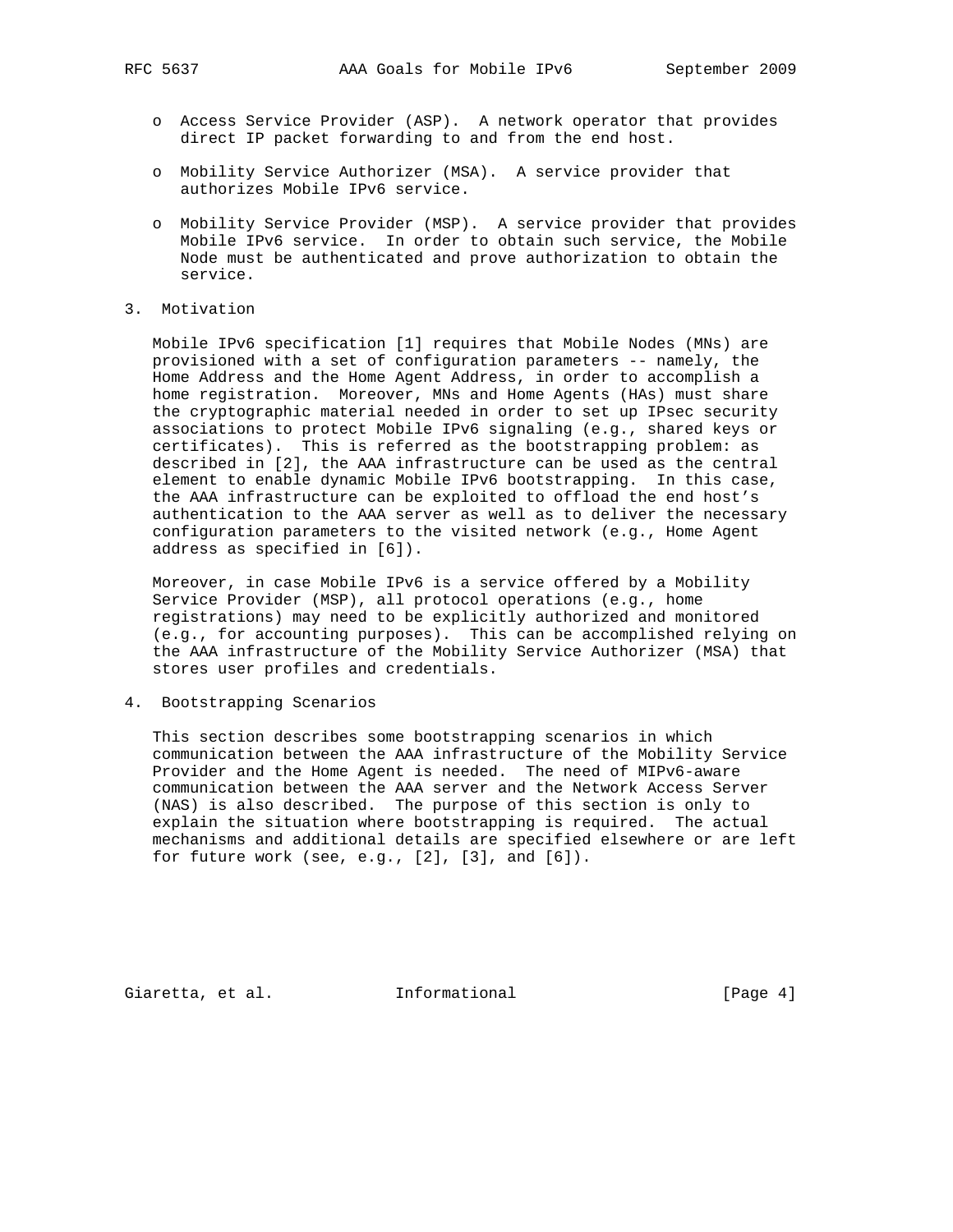#### 4.1. Split Scenario

 In the split scenario [3], there is the assumption that the mobility service and network access service are not provided by the same administrative entity. This implies that the mobility service is authorized by the MSA that is a different entity from the ASA.

 In this scenario, the Mobile Node discovers the Home Agent Address using the Domain Name Service (DNS). It queries the address based on the Home Agent name or by service name. In the former case, the Mobile Node is configured with the Fully Qualified Domain Name (FDQN) of the Home Agent. In the latter case, [3] defines a new service resource record (SRV RR).

 Then the Mobile Node performs an IKEv2 [7] exchange with the HA to set up IPsec Security Associations (SAs) to protect Mobile IPv6 signaling and to configure its Home Address (HoA). Mutual authentication for IKEv2 between Mobile Node and Home Agent can be done with or without use of the Extensible Authentication Protocol (EAP).

 If EAP is used for authentication, the operator can choose any available EAP methods. Use of EAP with the AAA infrastructure allows the HA to check the validity of each MN's credentials with the AAA infrastructure, rather than having to maintain credentials for each MN itself. It also allows roaming in terms of Mobile IPv6 service where the MSP and MSA belong to different administrative domains. In this case, the HA in the MSP can check the validity of the credentials provided by the MN with the AAA infrastructure of MSA, receiving the relevant authorization information.

 The Mobile Node may also want to update its FQDN in the DNS with the newly allocated Home Address. [3] recommends that the HA performs the DNS entry update on behalf of the Mobile Node. For that purpose, the Mobile Node indicates its FDQN in the IKEv2 exchange (in the IDi field in IKE\_AUTH) and adds a DNS Update Option in the Binding Update message sent to the HA.

 When the Mobile Node uses a Home Agent belonging to a different administrative domain (MSP != MSA), the local HA may not share a security association with the home DNS server. In this case, [3] suggests that the home AAA server is responsible for the update. Thus, the HA should send to the home AAA server the (FDQN, HoA) pair.

Giaretta, et al. 1nformational (Page 5)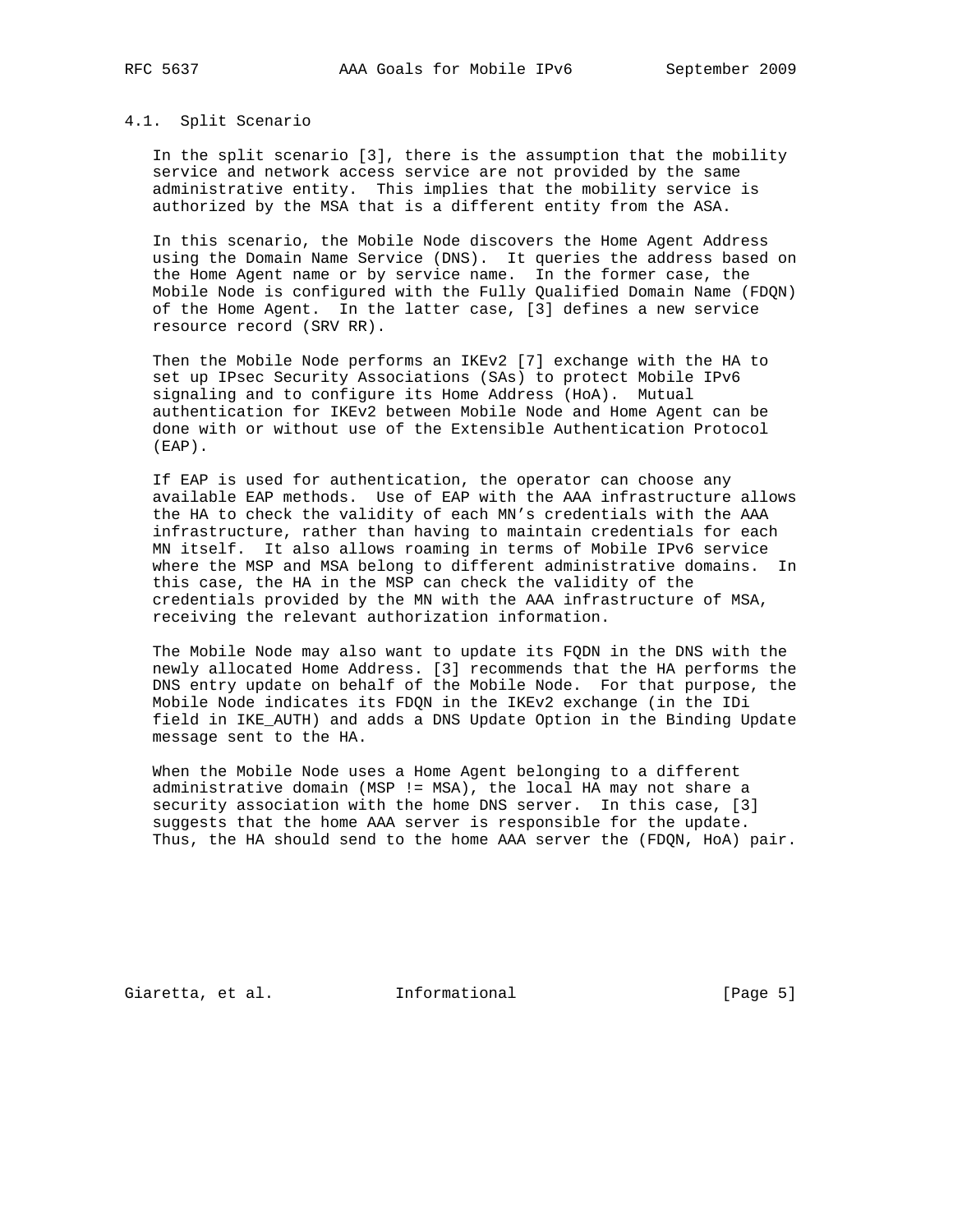### 4.2. Integrated Scenario

 In the integrated scenario, the assumption is that the Access Service Authorizer (ASA) is the same as the Mobility Service Authorizer (MSA). Further details of this type of a scenario are being worked on separately [6].

 The Home Agent can be assigned either in the Access Service Provider's network or in the separate network. In the former case, the MSP is the same entity as the ASP, whereas in the latter case the MSP and ASP are different entities.

 In this scenario, the Mobile Node discovers the Home Agent Address using DHCPv6. If the user is authorized for Mobile IPv6 service, during the network access authentication the AAAH (the AAA server in the home network) sends the information about the assigned Home Agent to the NAS where the Mobile Node is currently attached. To request Home Agent data, the Mobile Node sends a DHCPv6 Information Request to the All\_DHCP\_Relay\_Agents\_and\_Servers multicast address. With this request, the Mobile Node can specify if it wants a Home Agent provided by the visited domain (ASP/MSP) or by the home domain (ASA/MSA). In both cases, the NAS acts a DHCPv6 relay. When the NAS receives the DHCPv6 Information Request, it passes Home Agent information received from the AAAH server to the DHCP server, for instance using mechanisms defined in [6].

 In case the Mobile Node cannot acquire Home Agent information via DHCPv6, it can try the default mechanism based on DNS described in [3]. After the Mobile Node has acquired the Home Agent information, the mechanisms used to bootstrap the HoA, the IPsec Security Association, and the authentication and authorization with the MSA are the same as described in the bootstrapping solution for the split scenario [3].

5. Goals for AAA-HA Interface

 Section 4 raises the need to define extensions for the AAA protocol used between the AAA server of the MSA and the HA. The following sections list the goals for such an interface. This communication is needed for both the split and integrated scenarios.

## 5.1. General Goals

 G1.1 The communication between the AAAH server and the HA MUST reuse existing AAA security mechanisms with regard to authentication, replay, integrity, and confidentiality protection. These communication security mechanisms prevent a number of classical

Giaretta, et al. 1nformational (Page 6)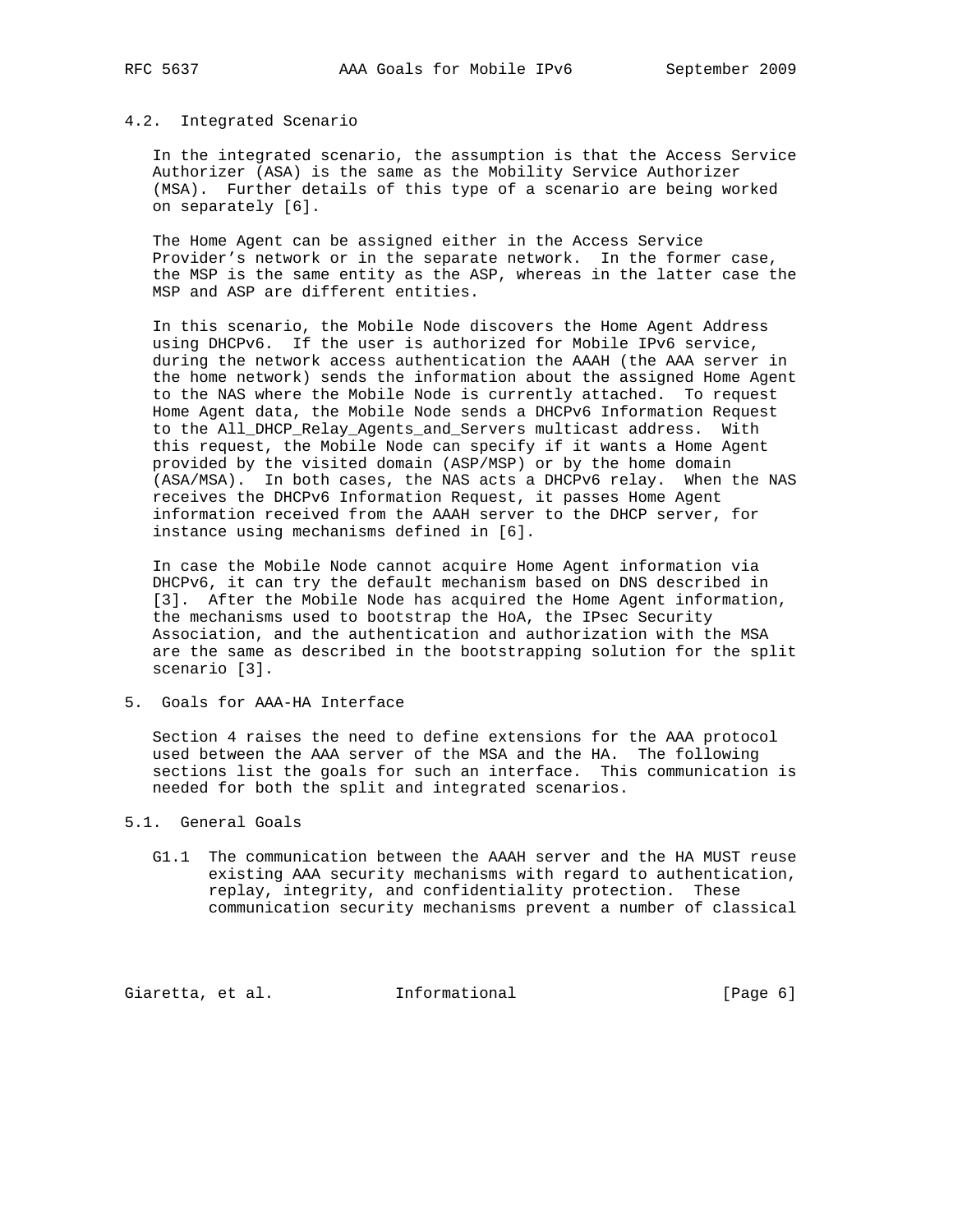threats, including the alteration of exchanged data (e.g., Mobile IPv6 configuration parameters) and the installation of unauthorized state.

- 5.2. Service Authorization
	- G2.1 The AAA-HA interface MUST allow the use of a Network Access Identifier (NAI) to identify the user.
	- G2.2 The HA MUST be able to query the AAAH server to verify Mobile IPv6 service authorization for the Mobile Node.
	- G2.3 The AAAH server MAY assign explicit operational limitations and authorization restrictions on the HA (e.g., packet filters, QoS parameters).
	- G2.4 The AAAH server MUST be able to send an authorization lifetime to the HA to limit Mobile IPv6 session duration for the MN.
	- G2.5 The HA MUST be able to request that the AAAH server grant an extension of the authorization lifetime to the MN.
	- G2.6 The AAAH server MUST be able to force the HA to terminate an active Mobile IPv6 session for authorization policy reasons (e.g., credit exhaustion).
	- G2.7 The HA MUST be able to indicate to the AAAH server the IPv6 HoA that will be assigned to the MN.
	- G2.8 The AAAH server MUST be able to authorize the MN to use an IPv6 HoA and MUST indicate that to the HA.
	- G2.9 The AAAH server MUST be able to indicate to the HA whether or not the return routability test (HoT (Home Test) and HoTi (Home Test Init)) shall be permitted via the HA for a given MN.
	- G2.10 The AAAH server MUST be able to support different levels of Mobile IPv6 authorization. For example, the AAAH server may authorize the MN to use MIPv6 (as defined in [1]) or may authorize the MN to utilize an IPv4 HoA assigned for Dual Stack MIPv6 [8].
	- G2.11 The AAAH server MUST be able to indicate to the HA whether the bearer traffic for the MN needs to receive IPsec Encapsulating Security Payload (ESP) protection.

Giaretta, et al. 1nformational 1999 [Page 7]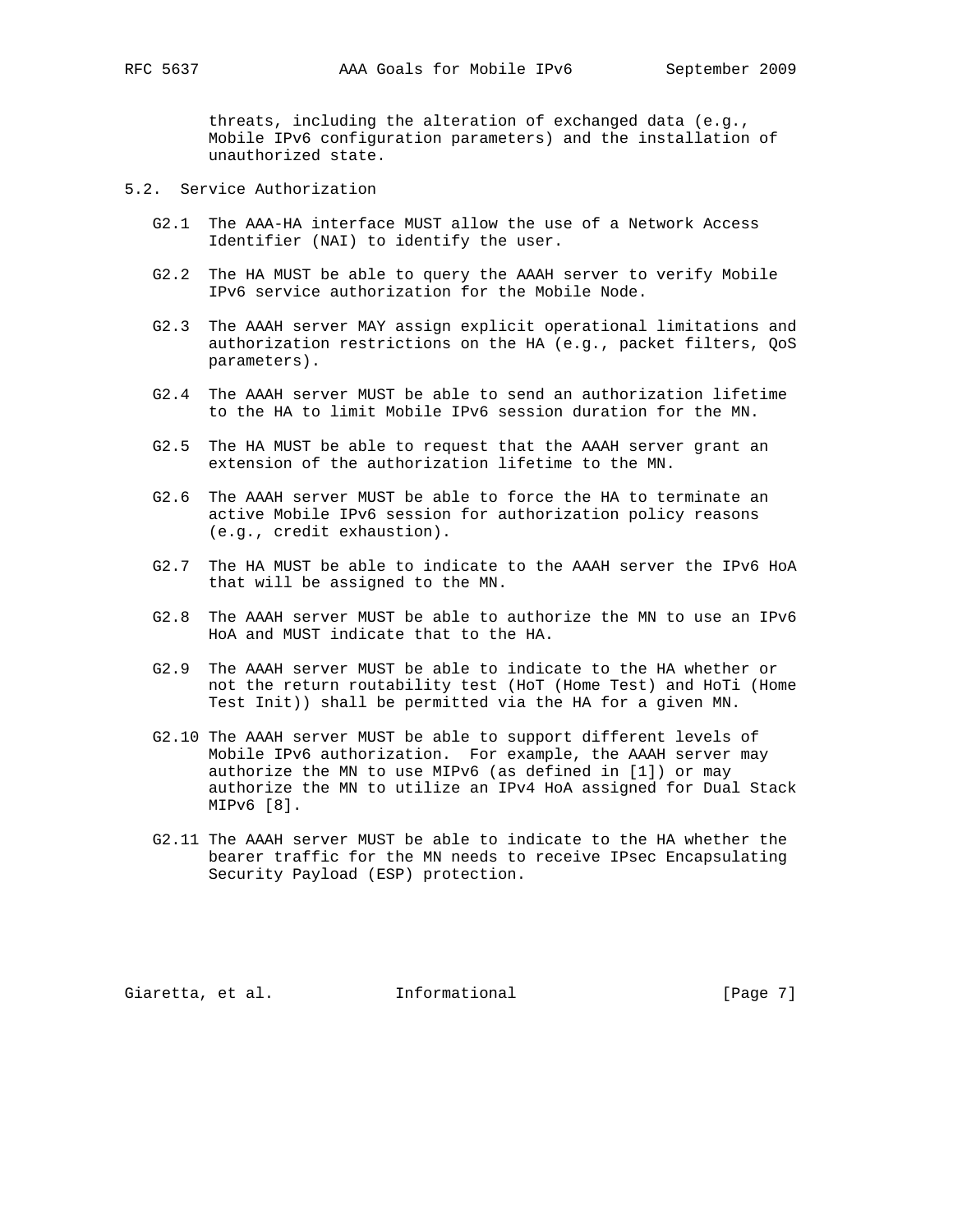- G2.12 The HA MUST be able to authenticate the MN through the AAAH server in case a pre-shared key is used in IKEv2 for user authentication. The exact procedure is part of the solution space.
- 5.3. Accounting
	- G3.1 The AAA-HA interface MUST support the transfer of accounting records needed for service control and charging. These include (but may not be limited to): time of binding cache entry creation and deletion, octets sent and received by the Mobile Node in bi-directional tunneling, etc.
- 5.4. Mobile Node Authentication
	- G4.1 The AAA-HA interface MUST allow the HA to act as a pass-through EAP authenticator.
	- G4.2 The AAA-HA interface MUST support authentication based on the Mobility Message Authentication Options defined in [4].
	- G4.3 The AAAH server MUST be able to provide a MN-HA key (or data used for subsequent key derivation of the MN-HA key by the HA) to the HA if requested. Additional data, such as the Security Parameter Index (SPI) or lifetime parameters, are sent along with the keying material.
	- G4.4 The HA supporting the Authentication Protocol MUST be able to request that the AAAH server authenticate the MN with the value in the MN-AAA Mobility Message Authentication Option.
	- G4.5 The HA MUST include an identifier of the Mobile Node in the AAA transactions with the AAAH server.
- 5.5. Provisioning of Configuration Parameters
	- o The HA SHOULD be able to communicate to the AAAH server the Home Address allocated to the MN and the FQDN of the MN (e.g., for allowing the AAAH server to perform a DNS update on behalf of the MN).
	- o The AAAH server SHOULD be able to indicate to the HA if the MN is authorized to autoconfigure its Home Address. If the AAAH does not indicate to the HA if a MN is authorized to autoconfigure its address, the MN is not authorized.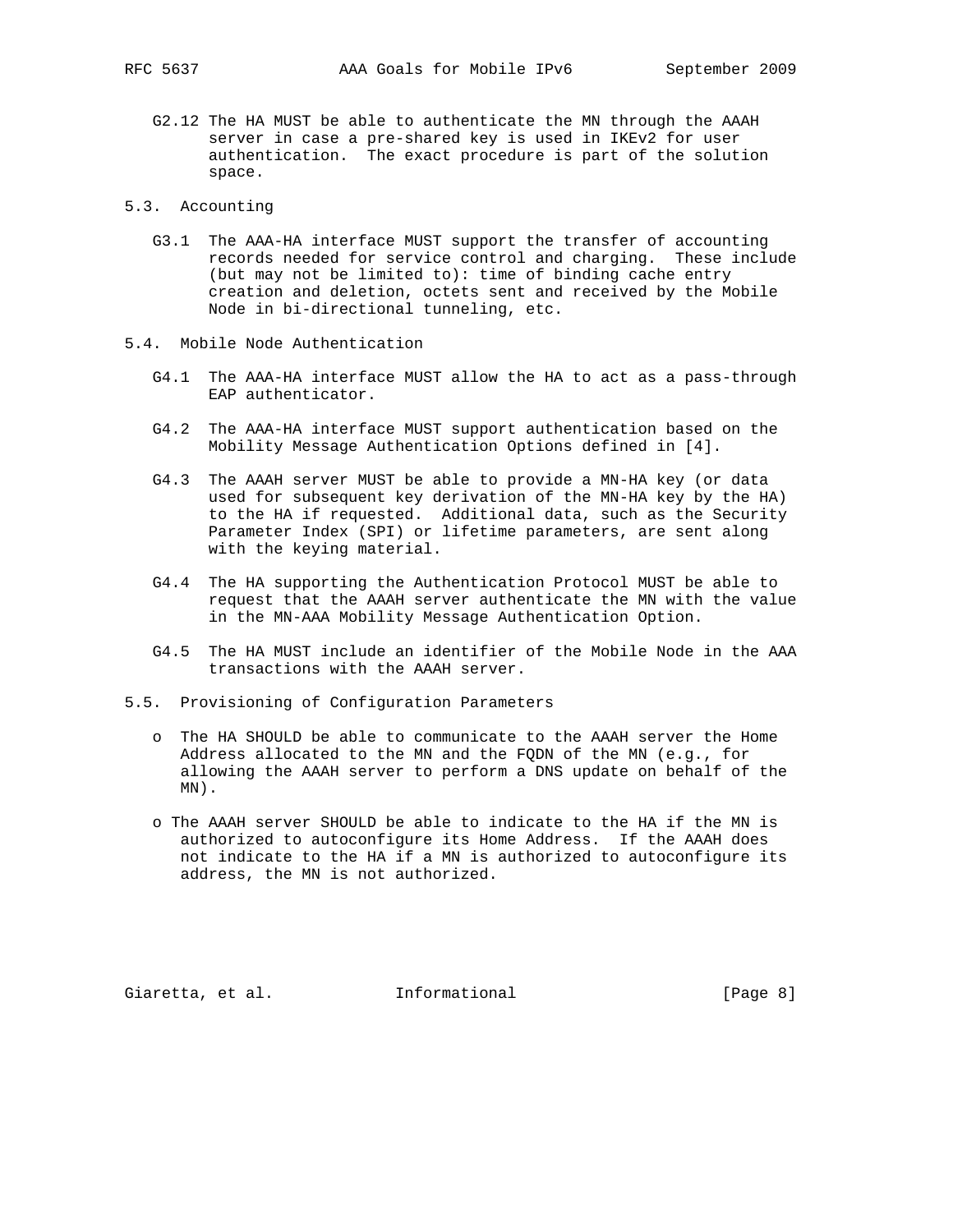- 
- 6. Goals for the AAA-NAS Interface

 In the integrated scenario, the AAA server provides the HA information to the NAS as part of the whole AAA operation for network access.

- G6.1 The AAAH server MUST be able to communicate the Home Agent Information (IP address or FQDN) to the NAS.
- G6.2 The NAS MUST be able to notify the AAAH server if it supports the AAA extensions designed to receive the HA assignment information.
- G6.3 The ASP/MSP supporting the allocation of a Home Agent MUST be able to indicate to the MSA if it can allocate a Home Agent to the MN. Therefore, the NAS MUST be able to include a suggested HA address in the ASP in the AAA-NAS interaction.
- G6.4 The AAA server of the MSA MUST be able to indicate to the NAS whether the MN is authorized to use a local Home Agent (i.e., a Home Agent in the ASP/MSP).
- G6.5 The overall AAA solution for the integrated scenario MUST support the scenario where the AAA server of the ASA/MSA used for network access authentication is different from the AAA server used for mobility service authentication and authorization.
- 7. Security Considerations

 As stated in Section 5.1, the AAA-HA interface must provide mutual authentication, integrity, and replay protection. Furthermore, if security parameters (e.g., IKE pre-shared key) are transferred through this interface, confidentiality is strongly recommended to be supported. In this case, the links between the HA and the AAA server of the MSA and between the NAS and the AAA server MUST be secure.

8. Acknowledgements

 The authors would like to thank James Kempf, Alper Yegin, Vijay Devarapalli, Basavaraj Patil, Gopal Dommety, Marcelo Bagnulo, and Madjid Nakhjiri for their comments and feedback. Moreover, the authors would like to thank Hannes Tschofenig for his deep technical and editorial review of the document. Finally the authors would like to thank Kuntal Chowdhury who contributed by identifying the goals related to RFC 4285 authentication.

Giaretta, et al. 1nformational (Page 9)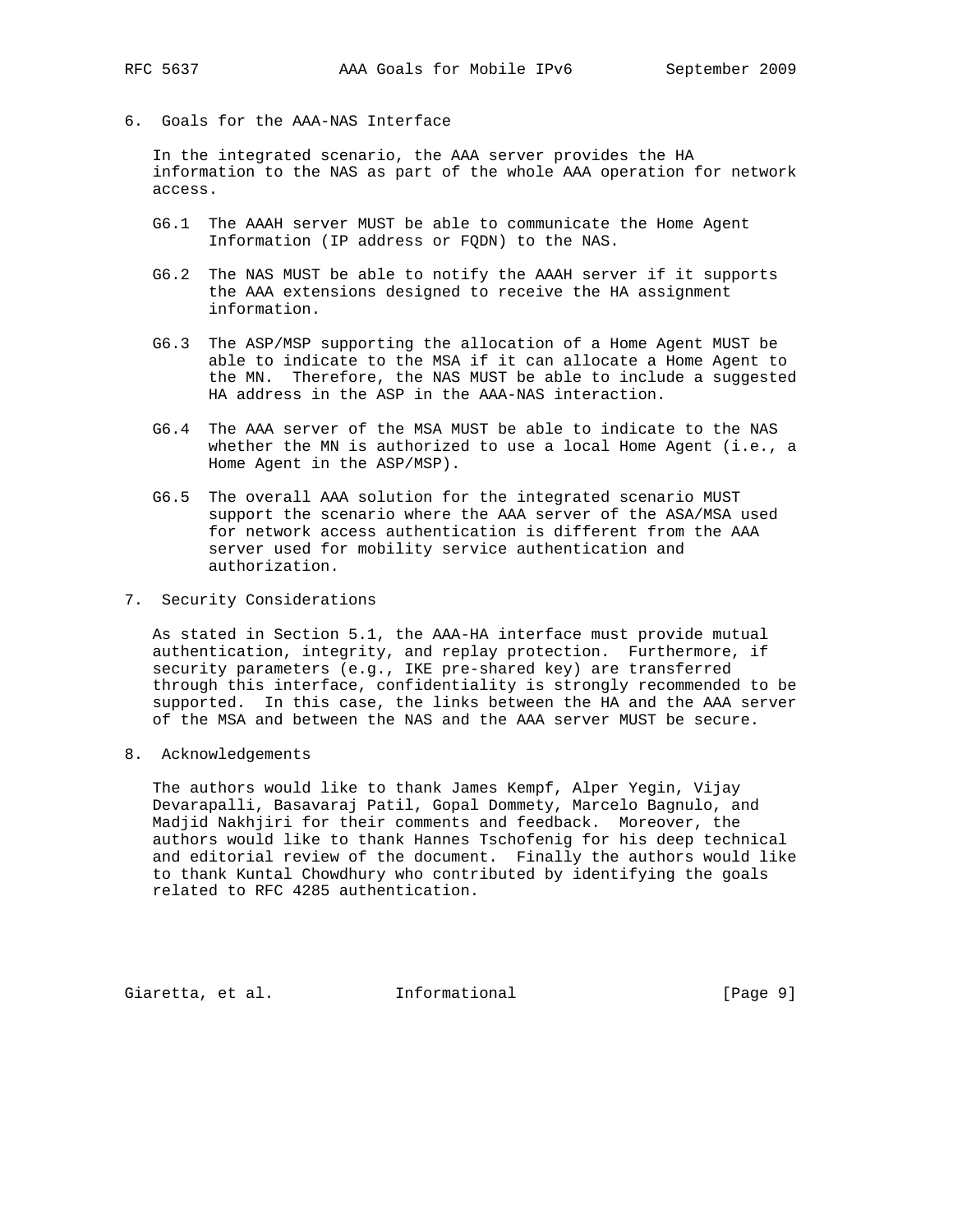# 9. References

- 9.1. Normative References
	- [1] Johnson, D., Perkins, C., and J. Arkko, "Mobility Support in IPv6", RFC 3775, June 2004.
	- [2] Patel, A. and G. Giaretta, "Problem Statement for bootstrapping Mobile IPv6 (MIPv6)", RFC 4640, September 2006.
	- [3] Giaretta, G., Kempf, J., and V. Devarapalli, "Mobile IPv6 Bootstrapping in Split Scenario", RFC 5026, October 2007.
	- [4] Patel, A., Leung, K., Khalil, M., Akhtar, H., and K. Chowdhury, "Authentication Protocol for Mobile IPv6", RFC 4285, January 2006.
	- [5] Bradner, S., "Key words for use in RFCs to Indicate Requirement Levels", BCP 14, RFC 2119, March 1997.
- 9.2. Informative References
	- [6] Chowdhury, K., Ed., and A. Yegin, "MIP6-bootstrapping for the Integrated Scenario", Work in Progress, April 2008.
	- [7] Kaufman, C., "Internet Key Exchange (IKEv2) Protocol", RFC 4306, December 2005.
	- [8] Soliman, H., Ed., "Mobile IPv6 Support for Dual Stack Hosts and Routers", RFC 5555, June 2009.

Giaretta, et al. 1nformational (Page 10)